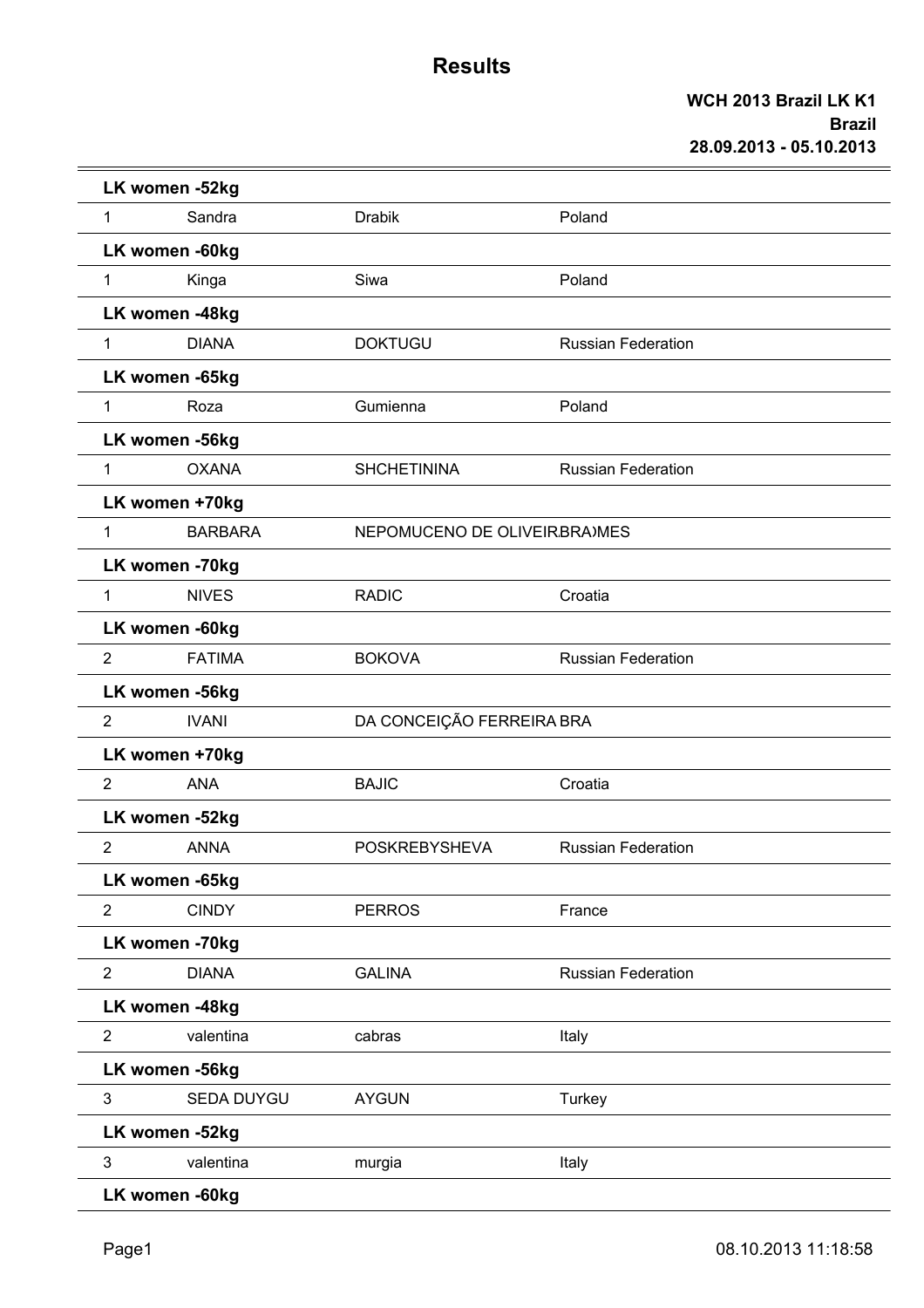| 3              | emily                 | whabby           | Italy                     |                     |
|----------------|-----------------------|------------------|---------------------------|---------------------|
|                | LK women -70kg        |                  |                           |                     |
| $\mathbf{3}$   | Patricia              | González García  | <b>SPAIN</b>              |                     |
|                | LK women -48kg        |                  |                           |                     |
| 3              | <b>BINNUR</b>         | <b>SAKAL</b>     | Turkey                    |                     |
|                | LK women -60kg        |                  |                           |                     |
| $\mathbf{3}$   | Thea Therese          | <b>Naess</b>     | Norway                    |                     |
|                | LK women -52kg        |                  |                           |                     |
| $\mathfrak{S}$ | <b>SEDA</b>           | <b>EROGLU</b>    | Turkey                    |                     |
|                | LK women -65kg        |                  |                           |                     |
| $\mathfrak{S}$ | <b>BARBARA</b>        | <b>DA SILVA</b>  | <b>BRA</b>                |                     |
|                | LK women -70kg        |                  |                           |                     |
| 3              | Clicia                | Queiroz          | Portugal                  |                     |
|                | LK women -48kg        |                  |                           |                     |
| 3              | Sonia                 | Pereira          | Portugal                  |                     |
|                | LK women -56kg        |                  |                           |                     |
| 3              | Kristin               | Skante           | <b>SWE</b>                |                     |
|                | LK women +70kg        |                  |                           |                     |
| 3              | <b>EBRU</b>           | <b>UNAL</b>      | Turkey                    |                     |
| 3              | <b>ANNA</b>           | <b>GLADKIKH</b>  | <b>Russian Federation</b> |                     |
|                | LK women -65kg        |                  |                           |                     |
| 3              | <b>MARIJA</b>         | <b>MALENICA</b>  | Croatia                   |                     |
|                | LK men +91kg          |                  |                           |                     |
| $\mathbf{1}$   | <b>SHAMIL</b>         | <b>ABBASOV</b>   | <b>Russian Federation</b> |                     |
|                | LK men -67kg          |                  |                           |                     |
| $\mathbf{1}$   | <b>ANDREI</b>         | <b>KHAMIONAK</b> | <b>Belarus</b>            |                     |
|                | LK men -63,5kg        |                  |                           |                     |
| $\mathbf{1}$   | Aleksandar            | Konovalov        | Serbia                    |                     |
|                | LK men -81kg          |                  |                           |                     |
| $\mathbf{1}$   | Veejaye               | Agathe           | <b>Mauritius</b>          |                     |
|                | LK men -54kg          |                  |                           |                     |
| 1              | <b>Fabrice Michel</b> | <b>Bauluck</b>   | <b>Mauritius</b>          |                     |
|                | LK men -60kg          |                  |                           |                     |
| $\mathbf{1}$   | <b>RAMAZAN</b>        | <b>CICEK</b>     | Turkey                    |                     |
| Page2          |                       |                  |                           | 08.10.2013 11:18:58 |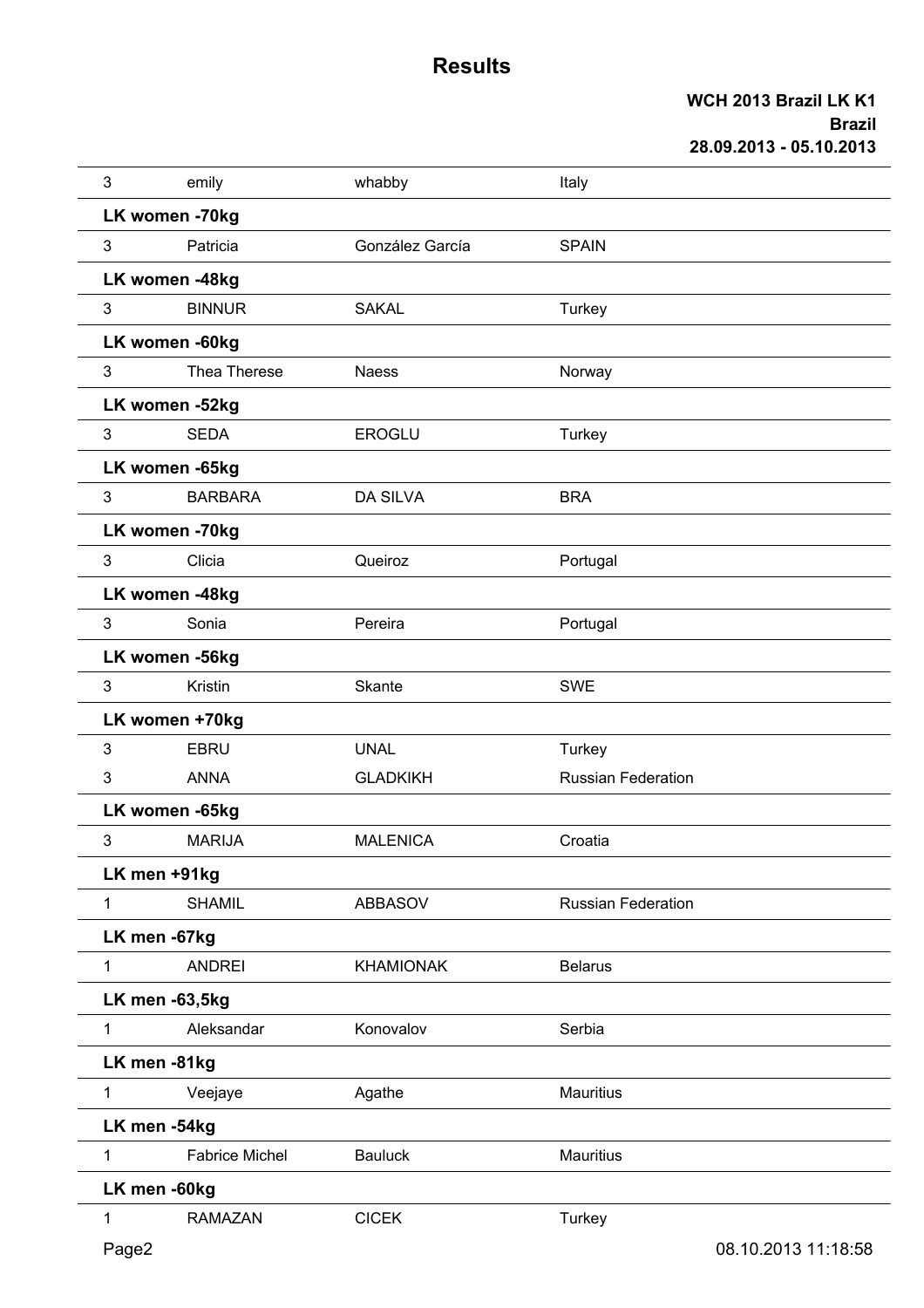| LK men -86kg   |                                       |                     |                           |
|----------------|---------------------------------------|---------------------|---------------------------|
| 1              | <b>BASIR</b>                          | <b>ABAKAROV</b>     | <b>Russian Federation</b> |
| LK men -51kg   |                                       |                     |                           |
| $\mathbf{1}$   | Nurken                                | Tulegenov           | Kazakhstan                |
| LK men -91kg   |                                       |                     |                           |
| $\mathbf{1}$   | Nenad                                 | Pagonis             | Serbia                    |
| LK men -75kg   |                                       |                     |                           |
| $\mathbf{1}$   | <b>KHASAN</b>                         | <b>KHALIEV</b>      | <b>Russian Federation</b> |
| LK men -71kg   |                                       |                     |                           |
| 1              | <b>SHAMIL</b>                         | <b>GASANBEKOV</b>   | <b>Russian Federation</b> |
| LK men -57kg   |                                       |                     |                           |
| $\mathbf{1}$   | <b>SERGEK</b>                         | <b>OORZHAK</b>      | <b>Russian Federation</b> |
| LK men -67kg   |                                       |                     |                           |
| $\overline{2}$ | <b>SHAMIL</b>                         | ABDULMEDZHIDOV      | <b>Russian Federation</b> |
| LK men -57kg   |                                       |                     |                           |
| 2              | <b>OMER</b>                           | <b>BALABAN</b>      | Turkey                    |
| LK men -51kg   |                                       |                     |                           |
| $\overline{2}$ | <b>Burtlan Clifton Mathieu Simiss</b> |                     | <b>Mauritius</b>          |
| LK men -54kg   |                                       |                     |                           |
| $\overline{2}$ | <b>MAHMUT</b>                         | <b>ERDEM</b>        | Turkey                    |
| LK men -75kg   |                                       |                     |                           |
| $\overline{2}$ | Babirzhan                             | Artykbaev           | Kazakhstan                |
| LK men -63,5kg |                                       |                     |                           |
| $\overline{2}$ | Facson                                | Perrine             | <b>Mauritius</b>          |
| LK men +91kg   |                                       |                     |                           |
| $\overline{2}$ | <b>FELIPE</b>                         | STIEVANO MICHELETTI | <b>BRA</b>                |
| LK men -81kg   |                                       |                     |                           |
| $\overline{2}$ | Michal                                | Maczka              | Poland                    |
| LK men -71kg   |                                       |                     |                           |
| $\overline{2}$ | <b>LUKA</b>                           | <b>TOMIC</b>        | Croatia                   |
| LK men -86kg   |                                       |                     |                           |
| $\overline{2}$ | <b>LUKA</b>                           | ŠIMIC               | Croatia                   |
| LK men -91kg   |                                       |                     |                           |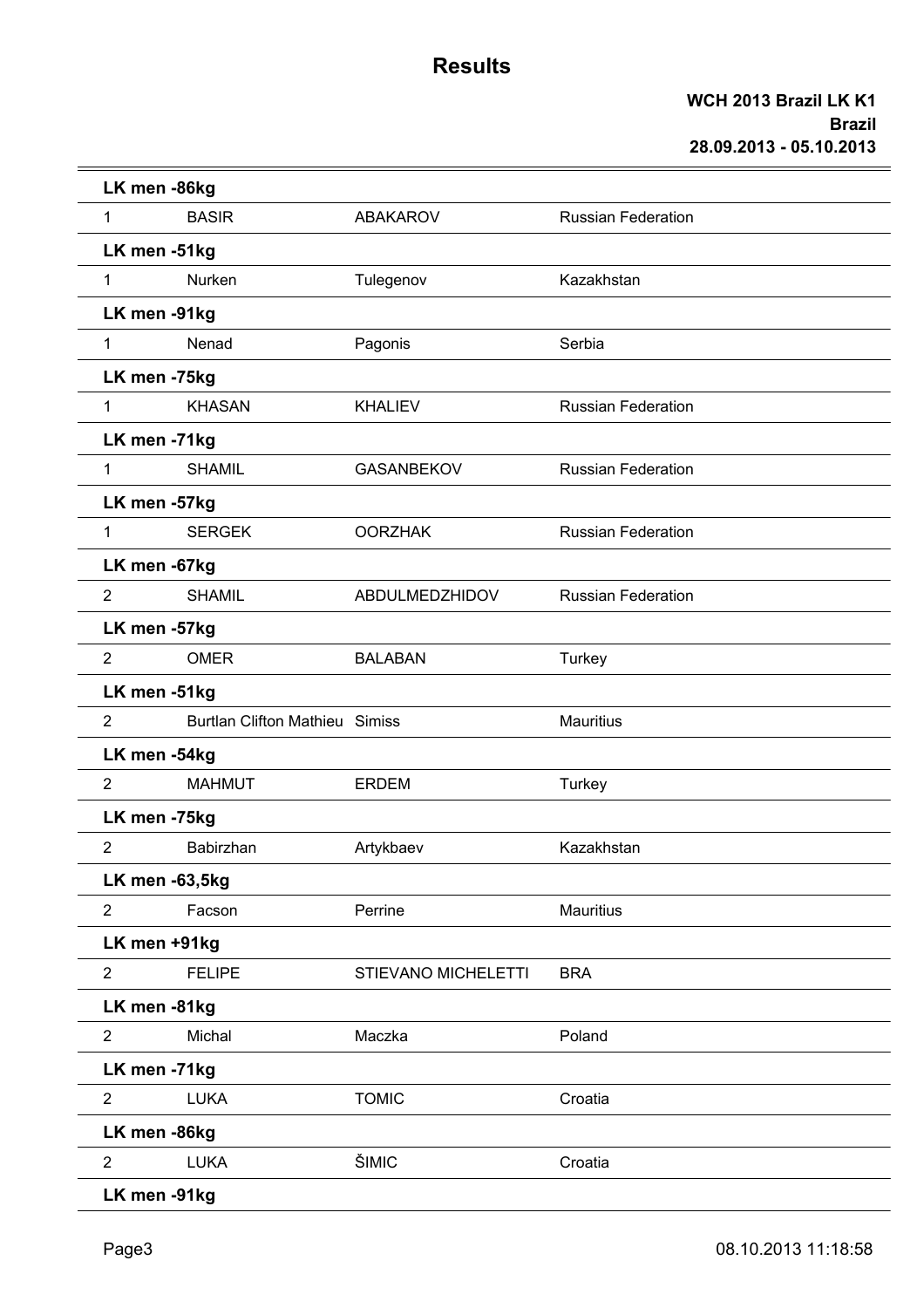| $\overline{2}$ | <b>AGRON</b>     | <b>PRETENI</b>     | Croatia                   |
|----------------|------------------|--------------------|---------------------------|
| LK men -60kg   |                  |                    |                           |
| $\overline{2}$ | <b>Milos</b>     | Anic               | Serbia                    |
| LK men -57kg   |                  |                    |                           |
| 3              | Ikapi Nzamba     | <b>Wills Power</b> | Gabon                     |
| LK men -63,5kg |                  |                    |                           |
| 3              | <b>YANNICK</b>   | <b>REINE</b>       | France                    |
| LK men -51kg   |                  |                    |                           |
| 3              | Heriniaina       | Jean Christian     | Madagaskar                |
| LK men -71kg   |                  |                    |                           |
| 3              | <b>EDOUARD</b>   | <b>BERNADOU</b>    | France                    |
| LK men -81kg   |                  |                    |                           |
| 3              | <b>ATANAS</b>    | <b>BOZHILOV</b>    | <b>Bulgaria</b>           |
| LK men -75kg   |                  |                    |                           |
| 3              | Viktor           | Subic              | Serbia                    |
| LK men -91kg   |                  |                    |                           |
| 3              | <b>IGOR</b>      | <b>DARMESHKIN</b>  | <b>Russian Federation</b> |
| LK men -63,5kg |                  |                    |                           |
| 3              | <b>ALIASKHAB</b> | <b>PATICHEV</b>    | <b>Russian Federation</b> |
| LK men -60kg   |                  |                    |                           |
| 3              | <b>TIMUR</b>     | <b>BELKHEEV</b>    | <b>Russian Federation</b> |
| LK men -81kg   |                  |                    |                           |
| 3              | Stevan           | Zivkovic           | Serbia                    |
| LK men -86kg   |                  |                    |                           |
| 3              | <b>Thomas</b>    | Neugebauer         | Germany                   |
| LK men +91kg   |                  |                    |                           |
| 3              | Stefan           | Andjelkovic        | Serbia                    |
| LK men -60kg   |                  |                    |                           |
| $\mathfrak{S}$ | elio             | pinto              | Italy                     |
| LK men -51kg   |                  |                    |                           |
| 3              | Edson            | Ribiero Da Silva   | <b>BRA</b>                |
| LK men -54kg   |                  |                    |                           |
| 3              | Jacoba           | Gilbert            | Madagaskar                |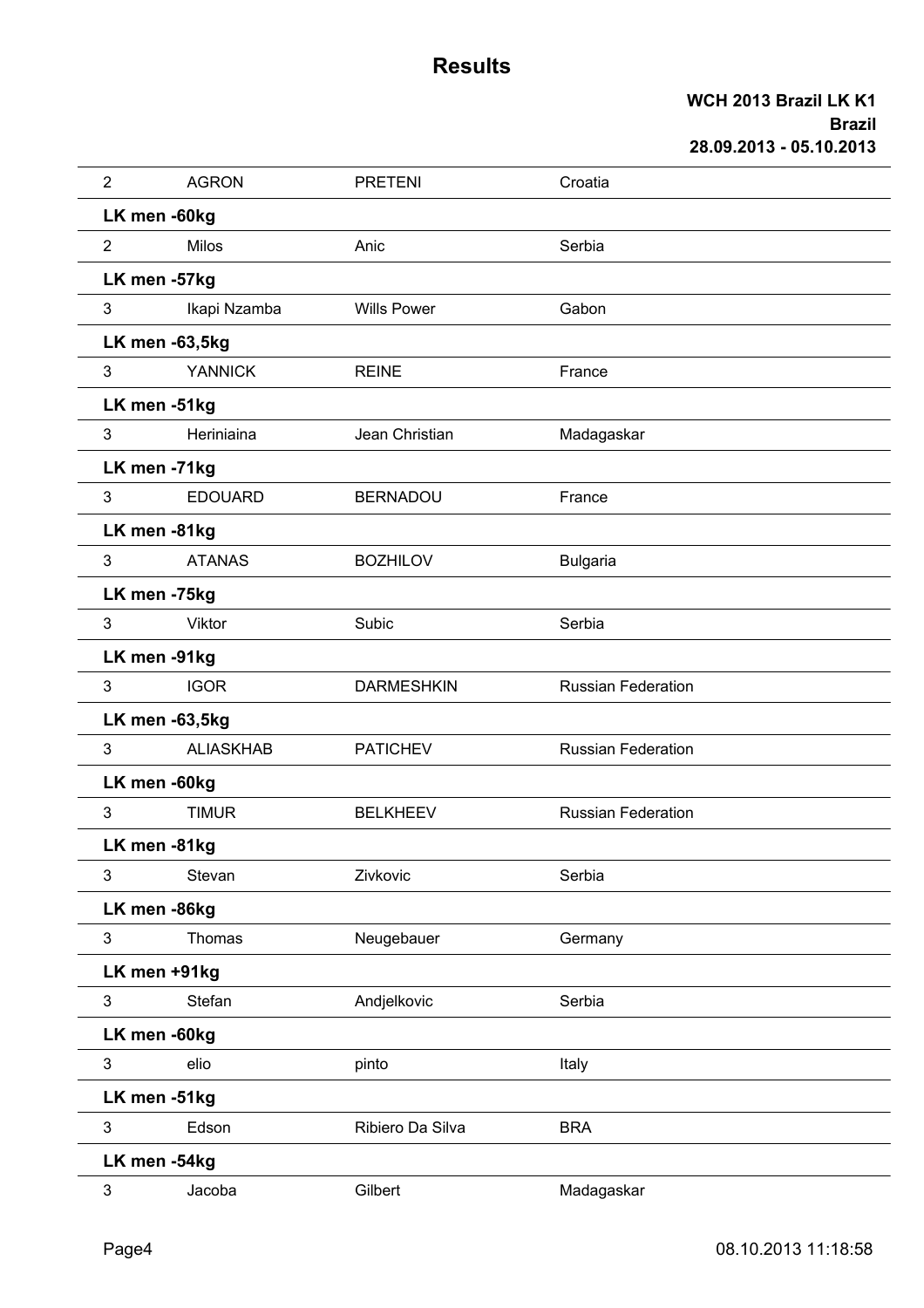|                | LK men -75kg        |                    |                          |  |
|----------------|---------------------|--------------------|--------------------------|--|
| $\mathfrak{S}$ | <b>TADEU</b>        | <b>SAN MARTINO</b> | <b>BRA</b>               |  |
|                | LK men -67kg        |                    |                          |  |
| 3              | <b>KENAN</b>        | <b>GUNAYDIN</b>    | Turkey                   |  |
|                | LK men -86kg        |                    |                          |  |
| $\mathbf{3}$   | <b>MEHMET NADIR</b> | <b>UNAL</b>        | Turkey                   |  |
|                | LK men -71kg        |                    |                          |  |
| 3              | Aleksandar          | <b>Topic</b>       | Serbia                   |  |
|                | LK men +91kg        |                    |                          |  |
| $\mathfrak{S}$ | <b>ANTE</b>         | <b>VERUNICA</b>    | Croatia                  |  |
|                | LK men -67kg        |                    |                          |  |
| 3              | <b>MATE</b>         | <b>RUDAN</b>       | Croatia                  |  |
|                | LK men -91kg        |                    |                          |  |
| 3              | Zakhar              | Vorobey            | Kazakhstan               |  |
|                | LK men -57kg        |                    |                          |  |
| 3              | Baurzhan            | Kudaibergenov      | Kazakhstan               |  |
|                | LK men -54kg        |                    |                          |  |
| 3              | James               | Wilson             | <b>United States</b>     |  |
|                | K1 women -48kg      |                    |                          |  |
| 1              | <b>EDA</b>          | EROGLU             | Turkey                   |  |
|                | K1 women -56kg      |                    |                          |  |
| 1              | Alena               | Hola               | <b>Czech Republic</b>    |  |
|                | K1 women -65kg      |                    |                          |  |
| $\mathbf{1}$   | Eva                 | Halaši             | Serbia                   |  |
|                | K1 women -70kg      |                    |                          |  |
| $\mathbf{1}$   | Lucie               | Mlejnková          | Czech Republic           |  |
|                | K1 women -60kg      |                    |                          |  |
| 1              | <b>ALENA</b>        | <b>MURATAVA</b>    | <b>Belarus</b>           |  |
|                | K1 women -52kg      |                    |                          |  |
| $\mathbf{1}$   | Lari                | Farinaz            | Islamic Republic of Iran |  |
|                | K1 women +70kg      |                    |                          |  |
| 1              | Paulina             | <b>Biec</b>        | Poland                   |  |
|                | K1 women -52kg      |                    |                          |  |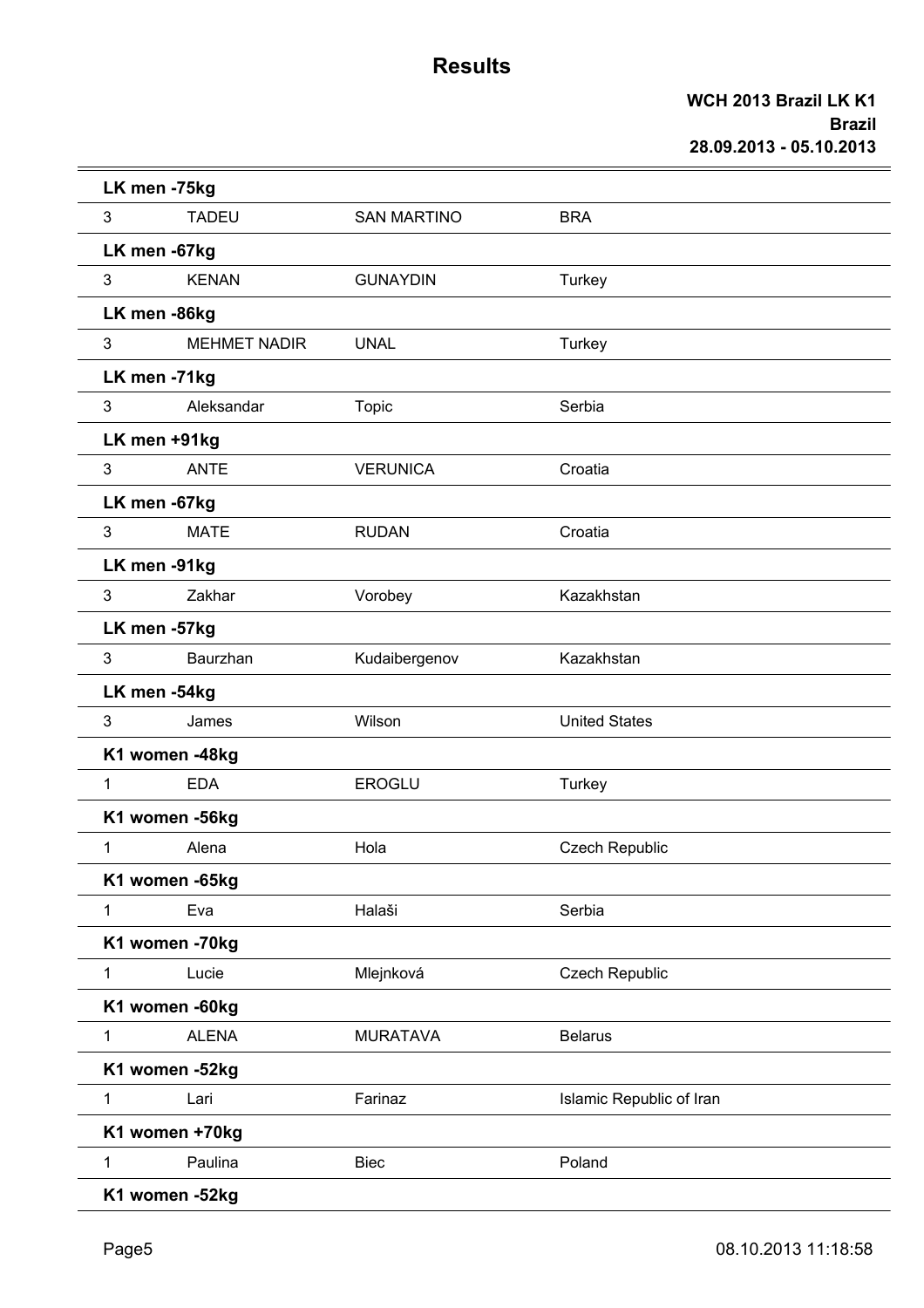| $\overline{2}$ | Sanja            | Sucevic                 | Serbia                    |
|----------------|------------------|-------------------------|---------------------------|
|                | K1 women -60kg   |                         |                           |
| $\overline{2}$ | Maria            | Olsson                  | <b>SWE</b>                |
|                | K1 women -65kg   |                         |                           |
| $\overline{2}$ | <b>JULIANA</b>   | <b>WERNER DE AGUIAR</b> | <b>BRA</b>                |
|                | K1 women +70kg   |                         |                           |
| $\overline{2}$ | <b>EKATERINA</b> | ZYABLIKOVA              | <b>Russian Federation</b> |
|                | K1 women -70kg   |                         |                           |
| $\overline{2}$ | <b>HELENA</b>    | <b>JURIŠIC</b>          | Croatia                   |
|                | K1 women -48kg   |                         |                           |
| $\overline{2}$ | <b>ALENA</b>     | <b>LIASHKEVICH</b>      | <b>Belarus</b>            |
|                | K1 women -56kg   |                         |                           |
| $\overline{2}$ | <b>QIANHUI</b>   | <b>FAN</b>              | China                     |
|                | K1 women -65kg   |                         |                           |
| 3              | silvia           | bortot                  | Italy                     |
|                | K1 women -60kg   |                         |                           |
| 3              | Ingrid           | Hanf                    | Canada                    |
|                | K1 women -56kg   |                         |                           |
| 3              | <b>ANZHELA</b>   | <b>TAKHIROVA</b>        | <b>Russian Federation</b> |
|                | K1 women -60kg   |                         |                           |
| 3              | <b>OLGA</b>      | <b>STAVROVA</b>         | <b>Russian Federation</b> |
|                | K1 women -65kg   |                         |                           |
| 3              | Kamila           | Balanda                 | Poland                    |
|                | K1 women -52kg   |                         |                           |
| 3              | <b>Therese</b>   | Gunnarsson              | <b>SWE</b>                |
|                | K1 women -56kg   |                         |                           |
| 3              | Camila           | Rivarola                | SWE                       |
|                | K1 women -48kg   |                         |                           |
| 3              | <b>FATIMA</b>    | ZHAGUPOVA               | <b>Russian Federation</b> |
|                | K1 women -70kg   |                         |                           |
| 3              | <b>TATIANA</b>   | <b>OVCHINNIKOVA</b>     | <b>Russian Federation</b> |
|                | K1 women -52kg   |                         |                           |
| 3              | <b>YELIZ</b>     | <b>KOBLAY</b>           | <b>Turkey</b>             |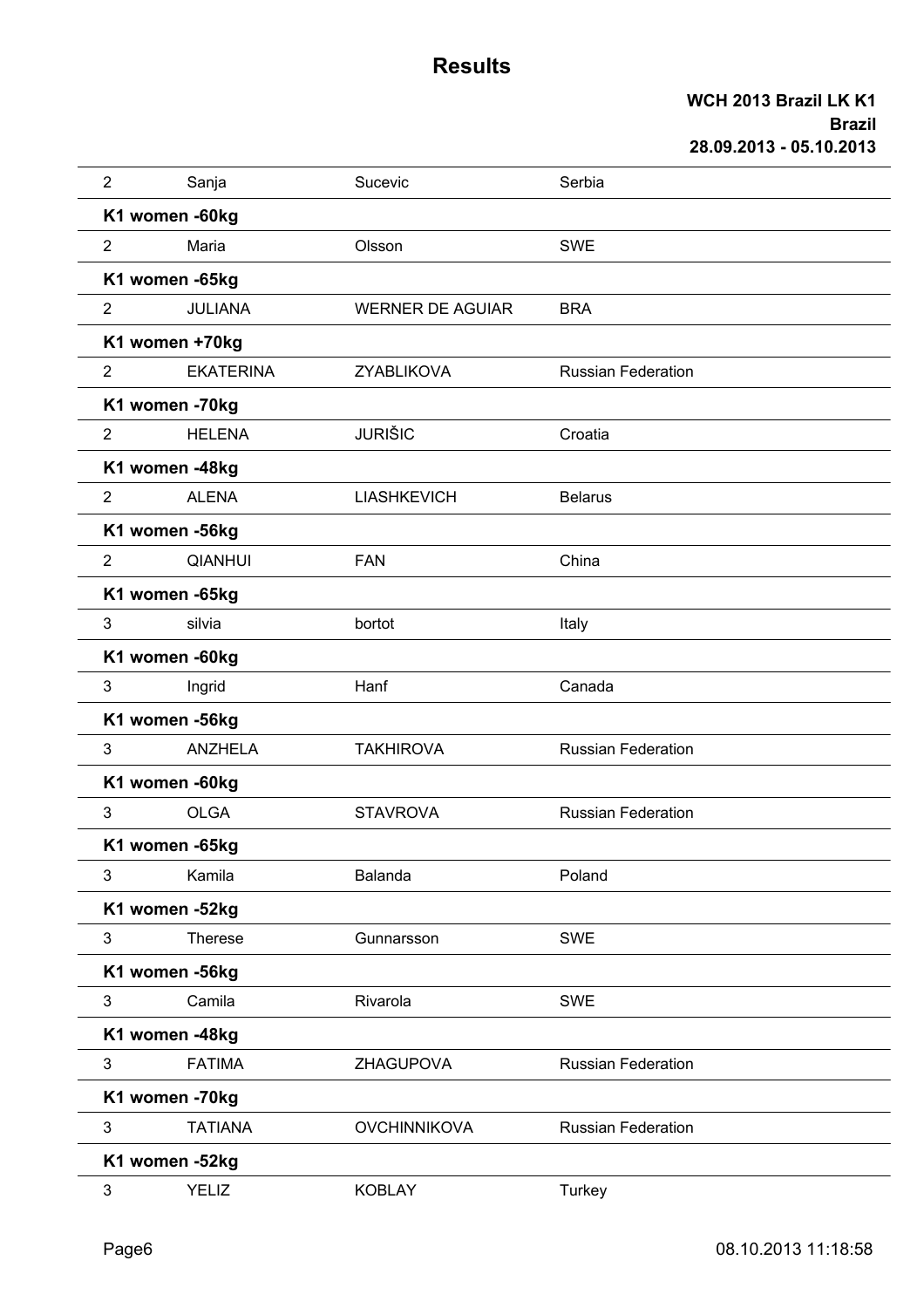|                | K1 women -70kg  |                     |                           |  |  |  |  |
|----------------|-----------------|---------------------|---------------------------|--|--|--|--|
| 3              | annalisa        | bucci               | Italy                     |  |  |  |  |
|                | K1 women +70kg  |                     |                           |  |  |  |  |
| 3              | <b>MANUELA</b>  | <b>MARTINI</b>      | <b>BRA</b>                |  |  |  |  |
| 3              | <b>BUGCE</b>    | <b>HASLAMAN</b>     | Turkey                    |  |  |  |  |
|                | K1 women -48kg  |                     |                           |  |  |  |  |
| 3              | martina         | bernile             | Italy                     |  |  |  |  |
| K1 men -67kg   |                 |                     |                           |  |  |  |  |
| $\mathbf{1}$   | <b>ILYA</b>     | <b>USACHEV</b>      | <b>Russian Federation</b> |  |  |  |  |
| K1 men -71kg   |                 |                     |                           |  |  |  |  |
| $\mathbf{1}$   | <b>VLADIMIR</b> | <b>VULEV</b>        | <b>Bulgaria</b>           |  |  |  |  |
| K1 men -81kg   |                 |                     |                           |  |  |  |  |
| $\mathbf{1}$   | Miljan          | Vidovic             | Serbia                    |  |  |  |  |
| K1 men -91kg   |                 |                     |                           |  |  |  |  |
| $\mathbf{1}$   | Sergej          | Maslobojev          | Lithuania                 |  |  |  |  |
| K1 men -86kg   |                 |                     |                           |  |  |  |  |
| $\mathbf{1}$   | <b>SULEYMAN</b> | <b>MAGOMEDOV</b>    | <b>Russian Federation</b> |  |  |  |  |
|                | K1 men -63,5kg  |                     |                           |  |  |  |  |
| $\mathbf{1}$   | <b>SHAMIL</b>   | <b>GADZHIMUSAEV</b> | <b>Russian Federation</b> |  |  |  |  |
| K1 men -60kg   |                 |                     |                           |  |  |  |  |
| 1              | <b>UMAR</b>     | <b>PASKHAEV</b>     | <b>Russian Federation</b> |  |  |  |  |
| K1 men -75kg   |                 |                     |                           |  |  |  |  |
| 1              | Ljubo           | Jalovi              | Serbia                    |  |  |  |  |
| K1 men -51kg   |                 |                     |                           |  |  |  |  |
| $\mathbf{1}$   | <b>SIARHEI</b>  | <b>SKIBA</b>        | <b>Belarus</b>            |  |  |  |  |
| K1 men -54kg   |                 |                     |                           |  |  |  |  |
| $\mathbf{1}$   | <b>ASTEMIR</b>  | <b>BORSOV</b>       | <b>Russian Federation</b> |  |  |  |  |
| K1 men +91kg   |                 |                     |                           |  |  |  |  |
| $\mathbf{1}$   | ABDARHAMANE     | <b>COULIBALY</b>    | France                    |  |  |  |  |
| K1 men -57kg   |                 |                     |                           |  |  |  |  |
| 1              | <b>VEDAT</b>    | <b>URUC</b>         | Turkey                    |  |  |  |  |
| K1 men -60kg   |                 |                     |                           |  |  |  |  |
| $\overline{2}$ | <b>MURAT</b>    | <b>AZERBIEV</b>     | <b>Belarus</b>            |  |  |  |  |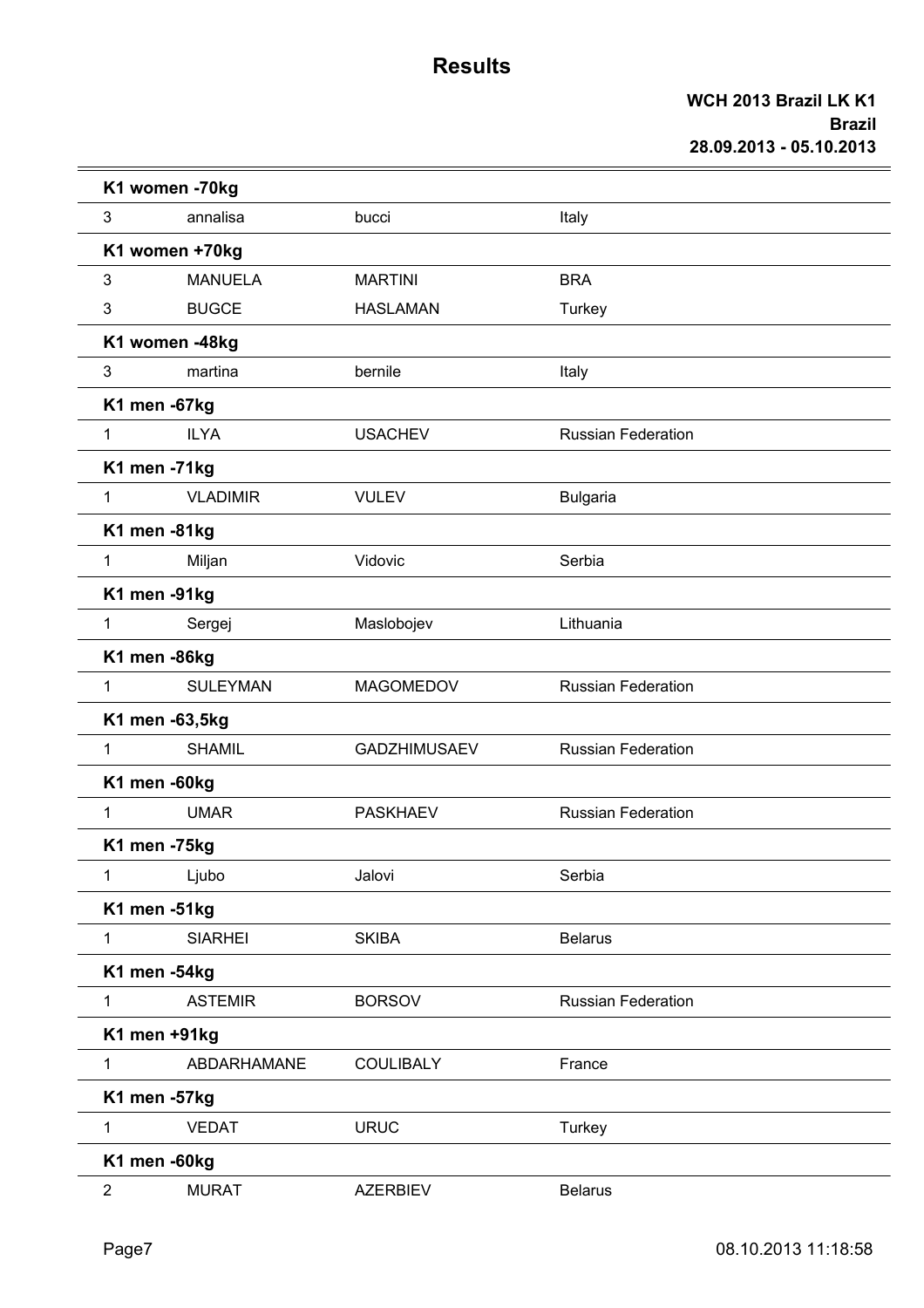| K1 men -75kg   |                    |                         |                 |
|----------------|--------------------|-------------------------|-----------------|
| $\overline{2}$ | iacopo             | scaringella             | Italy           |
| K1 men -71kg   |                    |                         |                 |
| $\overline{2}$ | <b>MAKC</b>        | SPADARENKA              | <b>Belarus</b>  |
| K1 men +91kg   |                    |                         |                 |
| $\overline{2}$ | <b>ALIAKSEI</b>    | <b>KUDZIN</b>           | <b>Belarus</b>  |
| K1 men -86kg   |                    |                         |                 |
| $\overline{2}$ | Dawid              | Kasperski               | Poland          |
| K1 men -81kg   |                    |                         |                 |
| $\overline{2}$ | YORDAN             | YANKOV                  | <b>Bulgaria</b> |
| K1 men -63,5kg |                    |                         |                 |
| $\overline{2}$ | Cristian           | Spetcu                  | Romania         |
| K1 men -57kg   |                    |                         |                 |
| $\overline{2}$ | <b>GUANG</b>       | <b>YANG</b>             | China           |
| K1 men -54kg   |                    |                         |                 |
| $\overline{2}$ | <b>SERKAN</b>      | <b>KATIKCI</b>          | Turkey          |
| K1 men -91kg   |                    |                         |                 |
| $\overline{2}$ | <b>ALEX SANDRO</b> | <b>PEREIRA</b>          | <b>BRA</b>      |
| K1 men -67kg   |                    |                         |                 |
| $\overline{2}$ | <b>UNAL</b>        | <b>ALKAYIS</b>          | Turkey          |
| K1 men -51kg   |                    |                         |                 |
| $\overline{2}$ | <b>SHIYU</b>       | <b>ZHENG</b>            | China           |
| K1 men -81kg   |                    |                         |                 |
| 3              | Laszlo             | Szabo                   | Hungary         |
| K1 men -57kg   |                    |                         |                 |
| $\mathbf{3}$   | <b>DANIEL</b>      | DE MATTOS GONÇALVES BRA |                 |
| K1 men -63,5kg |                    |                         |                 |
| $\mathbf{3}$   | sasa               | jovanovic               | Austria         |
| K1 men -91kg   |                    |                         |                 |
| $\mathbf{3}$   | mattia             | faraoni                 | Italy           |
| K1 men -67kg   |                    |                         |                 |
| $\mathbf{3}$   | Jason              | Hinds                   | Canada          |
| K1 men -60kg   |                    |                         |                 |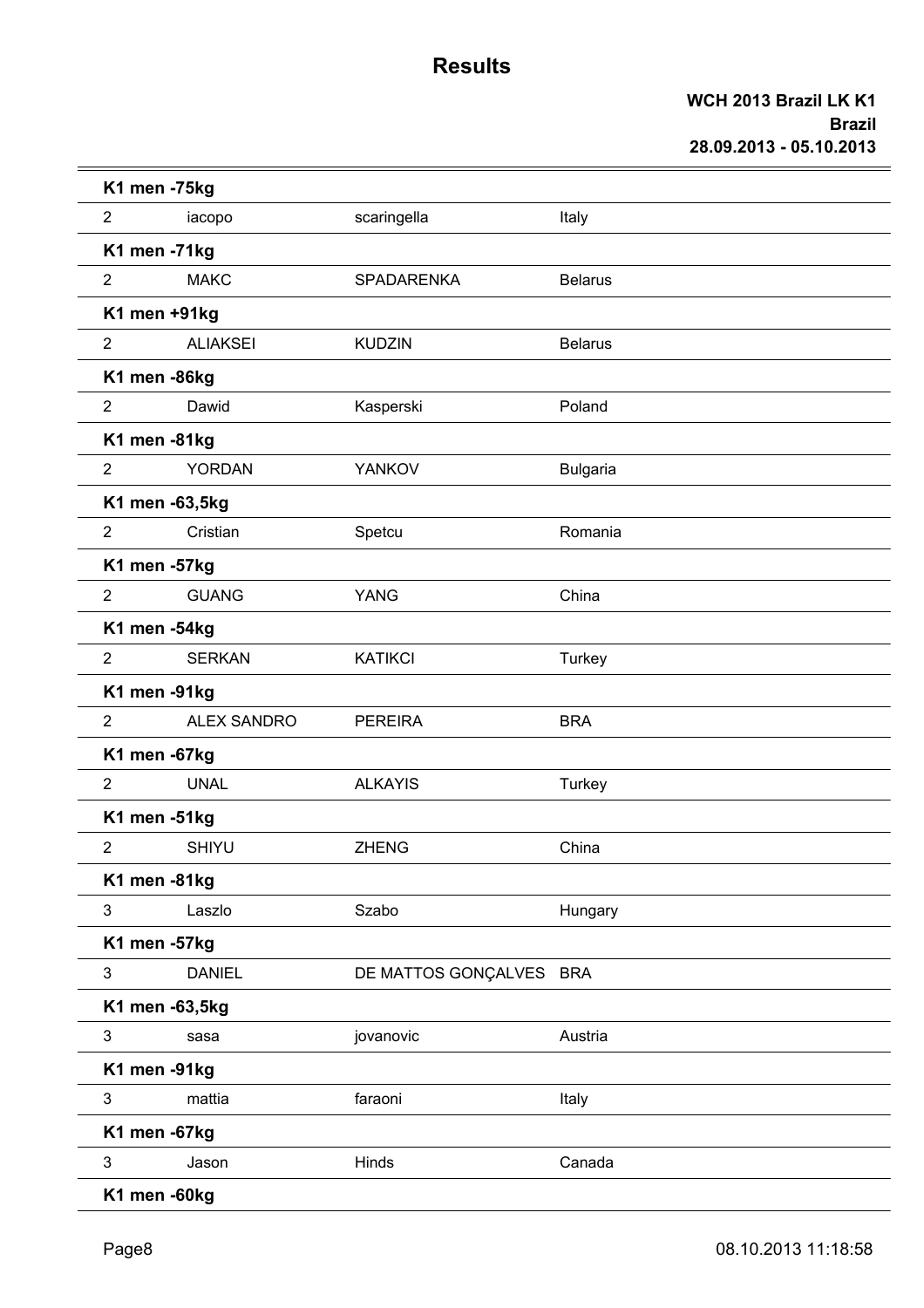| 3     | <b>MURAT</b>     | <b>ANTEPLI</b>         | Turkey                    |                     |
|-------|------------------|------------------------|---------------------------|---------------------|
|       | K1 men -54kg     |                        |                           |                     |
| 3     | fabrizio         | lodde                  | Italy                     |                     |
|       | K1 men -67kg     |                        |                           |                     |
| 3     | Itay             | Gershon                | Israel                    |                     |
|       | K1 men -71kg     |                        |                           |                     |
| 3     | Marcin           | Parcheta               | Poland                    |                     |
|       | K1 men -86kg     |                        |                           |                     |
| 3     | Teppo            | Laine                  | Finland                   |                     |
| 3     | Uroš             | Bogojevic              | Serbia                    |                     |
|       | K1 men -57kg     |                        |                           |                     |
| 3     | <b>BAKHTIIAR</b> | MUKHAMEDZIANOV         | <b>Russian Federation</b> |                     |
|       | K1 men -75kg     |                        |                           |                     |
| 3     | Pawel            | <b>Biszczak</b>        | Poland                    |                     |
|       | K1 men +91kg     |                        |                           |                     |
| 3     | <b>KOSTADIN</b>  | <b>KOSTOV</b>          | <b>Bulgaria</b>           |                     |
|       | K1 men -71kg     |                        |                           |                     |
| 3     | <b>MAGOMED</b>   | <b>MAGOMEDOV</b>       | <b>Russian Federation</b> |                     |
|       | K1 men -81kg     |                        |                           |                     |
| 3     | <b>ALEKSANDR</b> | <b>DROBININ</b>        | <b>Russian Federation</b> |                     |
|       | K1 men -91kg     |                        |                           |                     |
| 3     | <b>ANDREY</b>    | <b>KHLYNOVSKII</b>     | <b>Russian Federation</b> |                     |
|       | K1 men +91kg     |                        |                           |                     |
| 3     | <b>NADYR</b>     | <b>GADZHIEV</b>        | <b>Russian Federation</b> |                     |
|       | K1 men -51kg     |                        |                           |                     |
| 3     | <b>MILEN</b>     | <b>MARINOV</b>         | <b>Bulgaria</b>           |                     |
|       | K1 men -54kg     |                        |                           |                     |
| 3     | <b>MAYCON</b>    | DE OLIVEIRA            | <b>BRA</b>                |                     |
|       | K1 men -51kg     |                        |                           |                     |
| 3     | <b>ALEXEI</b>    | <b>SPIRIN</b>          | <b>Russian Federation</b> |                     |
|       | K1 men -75kg     |                        |                           |                     |
| 3     | lirim            | ahmeti                 | Austria                   |                     |
|       | K1 men -60kg     |                        |                           |                     |
| 3     | Maronirina       | <b>Anigael Gastros</b> | Madagaskar                |                     |
| Page9 |                  |                        |                           | 08.10.2013 11:18:58 |